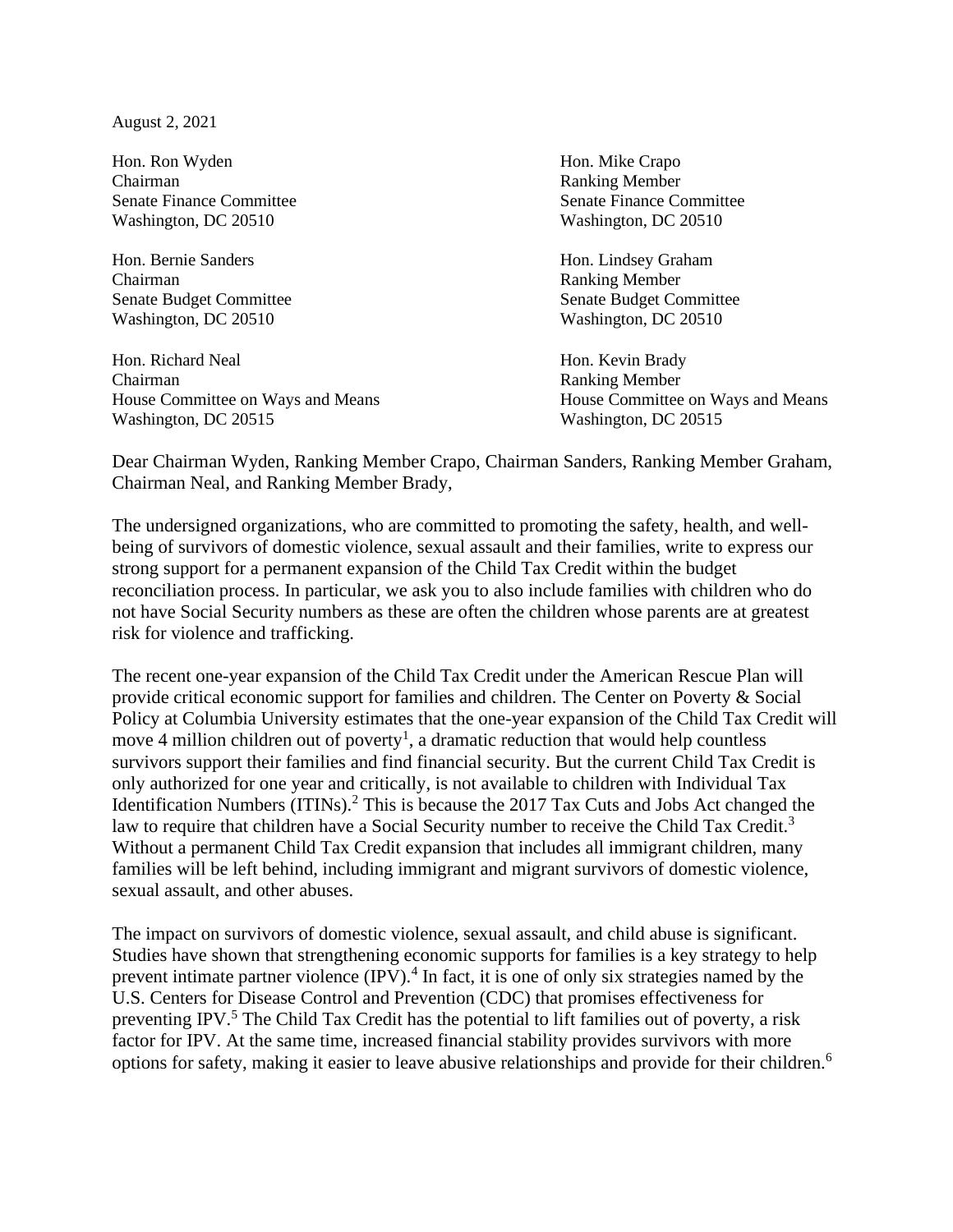Immigrant survivors already face too many barriers to safety and financial security. To address these barriers, a bipartisan majority in Congress created survivor-based forms of immigration protections, including Violence Against Women Act (VAWA) self-petitions, U and T visas. However, the processing times for these applications have skyrocketed, undermining the effectiveness of these critical benefits. For example, there are currently over 271,000 individuals with pending U visa matters<sup>7</sup> who are waiting over five years on average to have their U visa applications adjudicated, ${}^{8}$  including noncitizen children of immigrant survivors of violence, some of whom are survivors themselves.<sup>9</sup> These delays make survivors of abuse and exploitation vulnerable to further harm and leave survivors with few options to financially support their family.

We applaud a recent policy change announced on June 14th by U.S. Citizenship and Immigration Services (USCIS) that would provide employment authorization and deferred action for U visa petitioners and qualifying family members with pending, bona fide cases.<sup>10</sup> But it will take time and resources for this policy to be fully implemented, and even those who are eligible face additional delays and barriers to obtaining work-authorized Social Security numbers, particularly children. These barriers to legal protections for survivors of violence coupled with a Child Tax Credit that does not include children without Social Security numbers, leaves many immigrant and migrant families behind.

Failing to include children without Social Security numbers from eligibility for the Child Tax Credit impacts children and families across the country. The Institute on Taxation and Economic Policy estimates that over 1 million undocumented children will not be eligible for the Child Tax Credit.<sup>11</sup> These include children throughout every state in the country, children of survivors of domestic violence, and children whose families were hit hardest by the pandemic.

These include children of immigrant and migrant essential workers – many of whom are immigrant women of color in low-wage jobs – who have shouldered a disproportionate impact of the pandemic, from higher risks and rates of COVID-19, to increased economic and employment instability, to their systematic exclusion from federal COVID-relief efforts and assistance.<sup>12</sup> Despite the central role these workers have and continue to play in our collective safety and wellbeing, many still lack critical health and safety protections, workplace rights, and livable wages to provide for themselves and their families<sup>13</sup>, challenges compounded for those experiencing violence.<sup>14</sup> Expansion of the Child Tax Credit is essential to addressing the longstanding disparities that undermine immigrant and migrant families' stability and security, and enable them to thrive.

The Child Tax Credit expansion will provide crucial support to many families and survivors of domestic violence, sexual assault, and other abuses. We urge Congress to make the Child Tax Credit permanent, and in so doing, ensure it includes all children- including all immigrant children- as part of the budget reconciliation process.

Sincerely,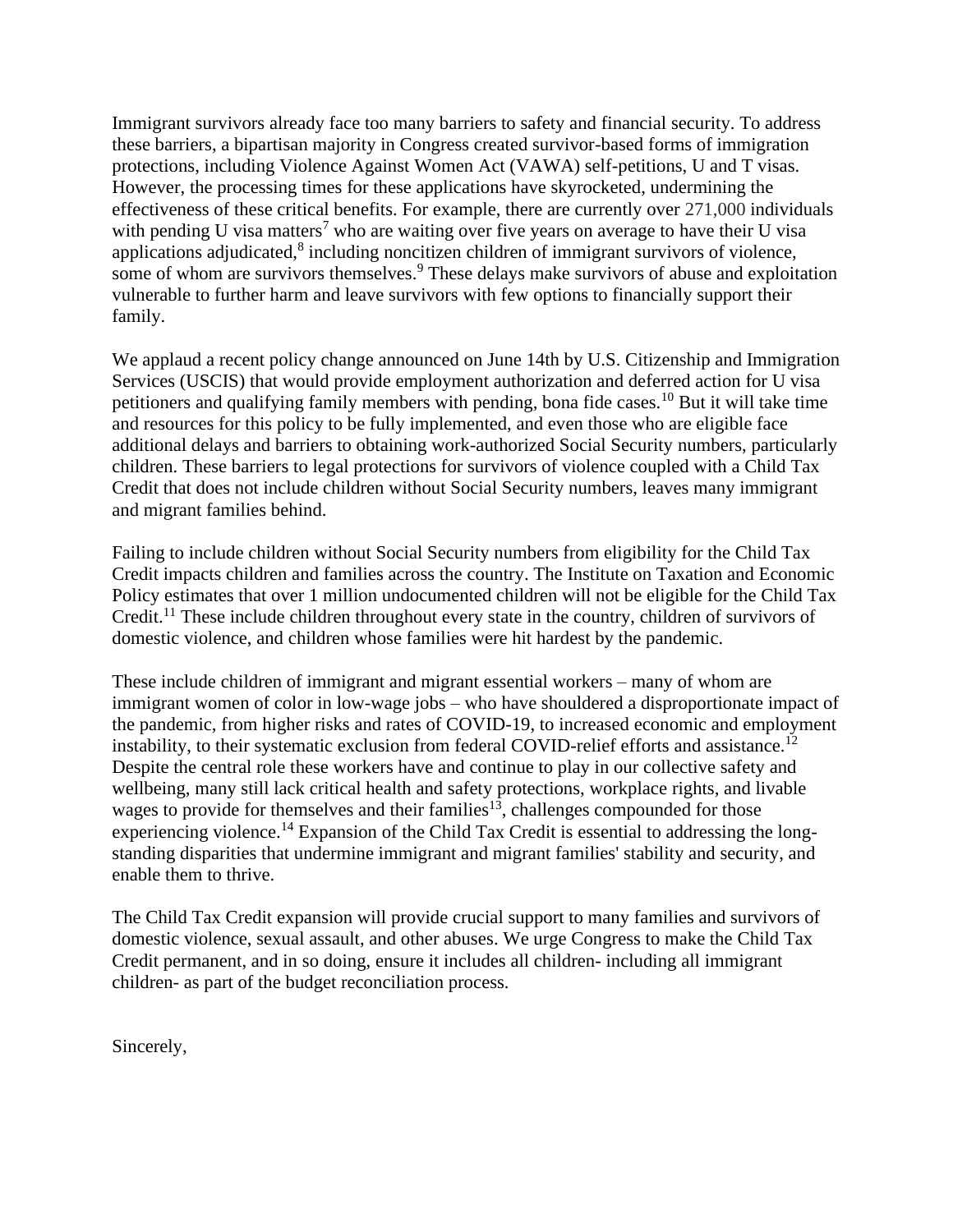National Organizations Alianza Americas Alianza Nacional de Campesinas American Friends Service Committee Asian Pacific Institute on Gender-Based Violence ASISTA Asylum Seeker Advocacy Project (ASAP) BWJP Casa de Esperanza: National Latin@ Network Center for Law and Social Policy (CLASP) Center for the Study of Social Policy Centro de los Derechos del Migrante, Inc. Children's Defense Fund Children's HealthWatch Church World Service Coalition on Human Needs Community Change Action Disciples Refugee & Immigration Ministries Equal Rights Advocates Faith in Public Life Faith in Public Life Action Fund Family Centered Treatment Foundation Family Farm Defenders First Focus Campaign for Children Freedom Network USA Futures Without Violence Hispanic Federation Immigration Center for Women and Children Immigration Hub Jewish Council for Public Affairs Jewish Women International Justice for Migrant Women Kids in Need of Defense (KIND) Labor Council for Latin American Advancement MomsRising National Alliance to End Sexual Violence National Association of Counsel for Children National Center on Domestic and Sexual Violence National Children's Campaign National Council of Jewish Women National Crittenton National Education Association National Immigration Law Center (NILC) National Network for Arab American Communities (NNAAC) National Network for Immigrant & Refugee Rights National Network for Youth, Inc.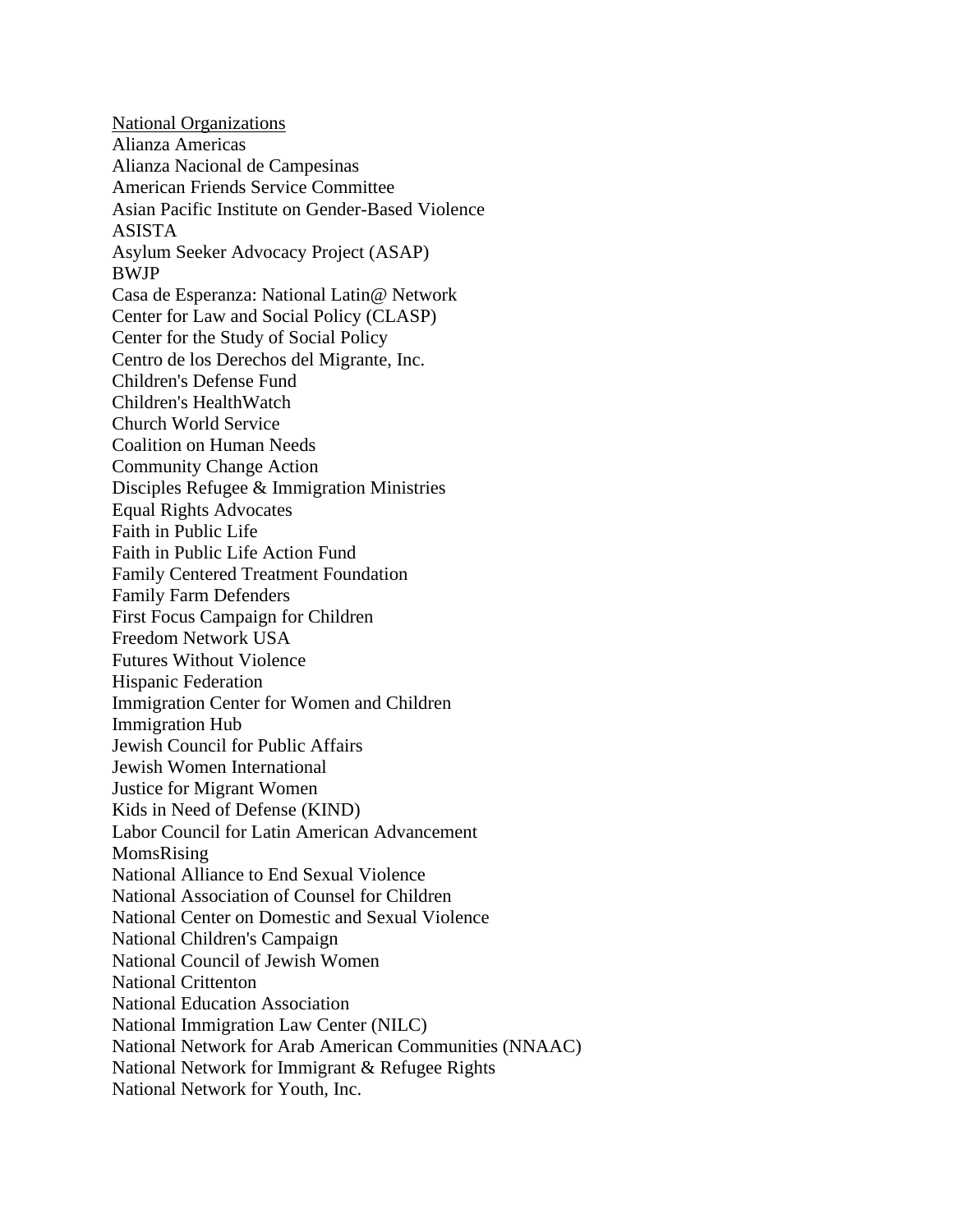National Network to End Domestic Violence National Organization for Women National Partnership for New Americans National Resource Center on Domestic Violence NIWAP, Inc. Oxfam America RESULTS Rural Coalition Save the Children Shalom Task Force Tahirih Justice Center The National Domestic Violence Hotline The Workers Circle Time's Up Now Ujima Inc. The National Center on Violence Against Women in the Black Community US Committee for Refugees and Immigrants Vote Run Lead Women's Media Center Young Center for Immigrant Children's Rights Regional, State and Local Organizations Americans for Immigrant Justice California National Organization for Women California Partnership to End Domestic Violence Campesinos Sin Fronteras Casa Ruby Casa San Jose Children At Risk Colorado Latino Leadership Advocacy and Research Organization Community Without Borders De Campesinos a Campesinos Farmworker Association of Florida Grupo AMOR Her Justice, Inc. Hispanic Unity of Florida, Inc. Human Rights Initiative of North Texas Idaho Coalition Against Sexual & Domestic Violence Illinois Coalition Against Domestic Violence

Kansas Coalition Against Sexual and Domestic Violence

La Mujer Obrera Legal Allies PC

Los Angeles Center for Law and Justice

Make the Road New York

Michigan Immigrant Rights Center

Minnesota Council on Latino Affairs (MCLA)

MN Immigrant Movement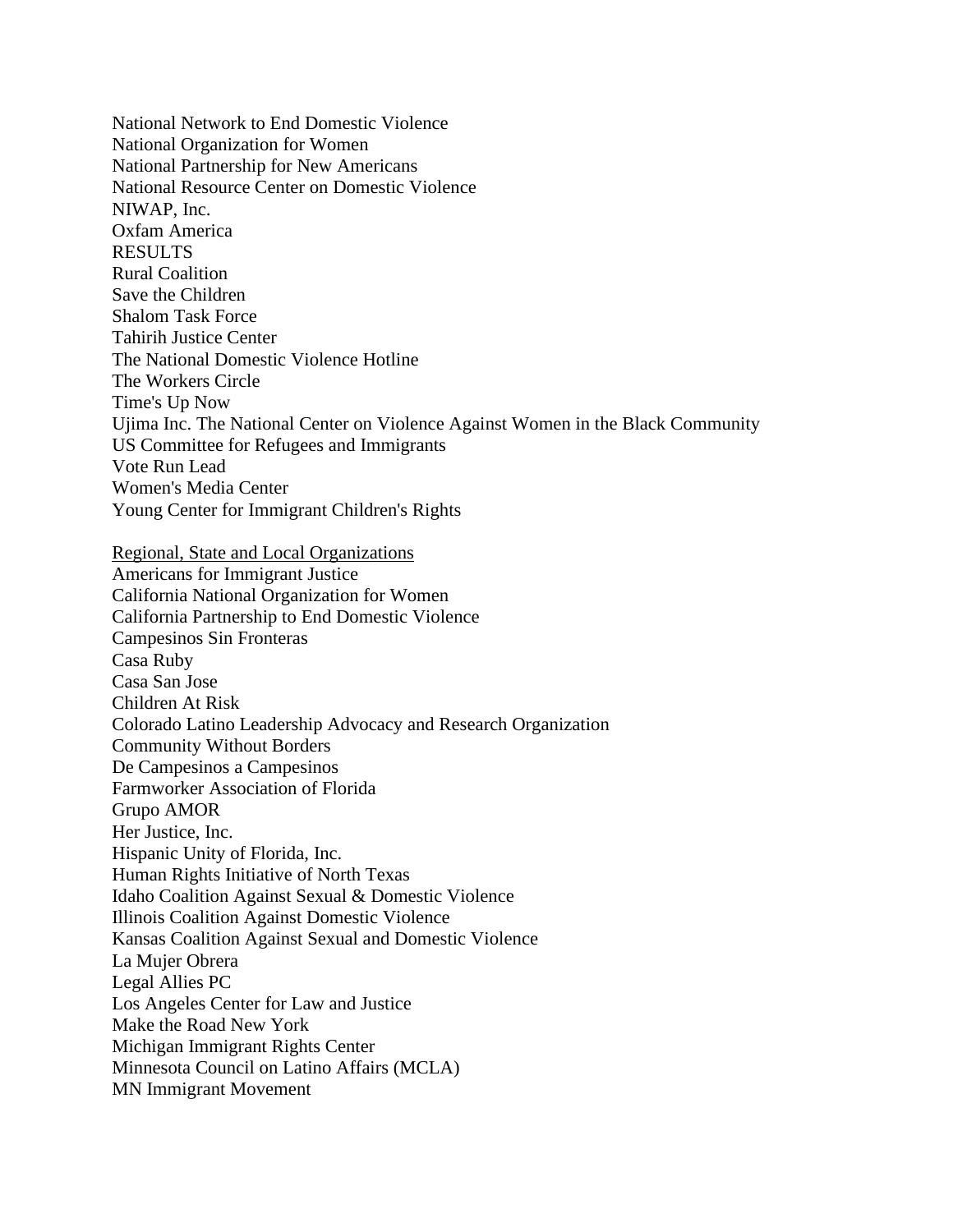Mujeres Divinas Mujeres Luchadoras Multicultural Efforts to end Sexual Assault (MESA) Nationalities Service Center Nevada Coalition to End Domestic and Sexual Violence New York Immigration Coalition New York State Coalition Against Domestic Violence North Carolina Coalition Against Domestic Violence Organización en California de Líderes Campesinas, Inc. Pennsylvania Coalition Against Domestic Violence Pineros y Campesinos Unidos del Noroeste (PCUN) Rian Immigrant Center Rice County Neighbors United/Vecinxs Unidxs South Carolina Appleseed Legal Justice Center Southwestern Law School Legal Clinic The Children's Partnership The Legal Project The Ohio Women's Public Policy Network The Resurrection Project Vermont Network Against Domestic and Sexual Violence Washington State Coalition Against Domestic Violence Women Employed Workers Center of Central New York Wyoming Coalition Against Domestic Violence and Sexual Assault

<sup>1</sup> Center on Poverty & Social Policy, "The American Family Act would move 4 million children out of poverty, but continuing to tie the credit to earnings nearly halves that impact". Retrieved July 2021 from <https://www.povertycenter.columbia.edu/news-internal/2019/3/5/the-afa-and-child-poverty> .

<sup>&</sup>lt;sup>2</sup> IRS.gov. Retrieved July 2021 from [https://www.irs.gov/faqs/childcare-credit-other-credits/child-tax-credit/child](https://www.irs.gov/faqs/childcare-credit-other-credits/child-tax-credit/child-tax-credit-4)[tax-credit-4](https://www.irs.gov/faqs/childcare-credit-other-credits/child-tax-credit/child-tax-credit-4) .

<sup>3</sup> Public Law No. 115-97 (2017).

<sup>4</sup> Niolon, P. H., Kearns, M., Dills, J., Rambo, K., Irving, S., Armstead, T., & Gilbert, L. (2017). *Preventing Intimate Partner Violence Across the Lifespan: A Technical Package of Programs, Policies, and Practices*. Atlanta, GA: National Center for Injury Prevention and Control, Centers for Disease Control and Prevention. Retrieved July 2021 from [https://www.cdc.gov/violenceprevention/pdf/ipv-technicalpackages.pdf,](https://www.cdc.gov/violenceprevention/pdf/ipv-technicalpackages.pdf) citing Matjasko, J. L., Niolon, P. H., & Valle, L. A. (2013). The role of economic factors and economic support in preventing and escaping from intimate partner violence. *Journal of Policy Analysis and Management*, 32(1), 122- 128. 5 *Id.*

<sup>6</sup> *Id*.

<sup>&</sup>lt;sup>7</sup> U.S. Citizenship and Immigration Services, Number of Form I 918, Petition for U Nonimmigrant Status by Fiscal Year, Quarter, and Case Status, Fiscal Years 2009-2021. Retrieved July 2021 from

[https://www.uscis.gov/sites/default/files/document/reports/I918u\\_visastatistics\\_fy2021\\_qtr1.pdf](https://www.uscis.gov/sites/default/files/document/reports/I918u_visastatistics_fy2021_qtr1.pdf) .

<sup>&</sup>lt;sup>8</sup> U.S. Citizenship and Immigration Services, Processing Times for Form I-918: Petition for U nonimmigrant status at Vermont Service Center, accessible a[t https://egov.uscis.gov/processing-times/](https://egov.uscis.gov/processing-times/)

<sup>9</sup> U nonimmigrant status provides lawful status to noncitizens who have been victims of certain crimes, including domestic violence, sexual assault, and who will be, are or have been helpful to law enforcement in the prosecution or investigation of those crimes.